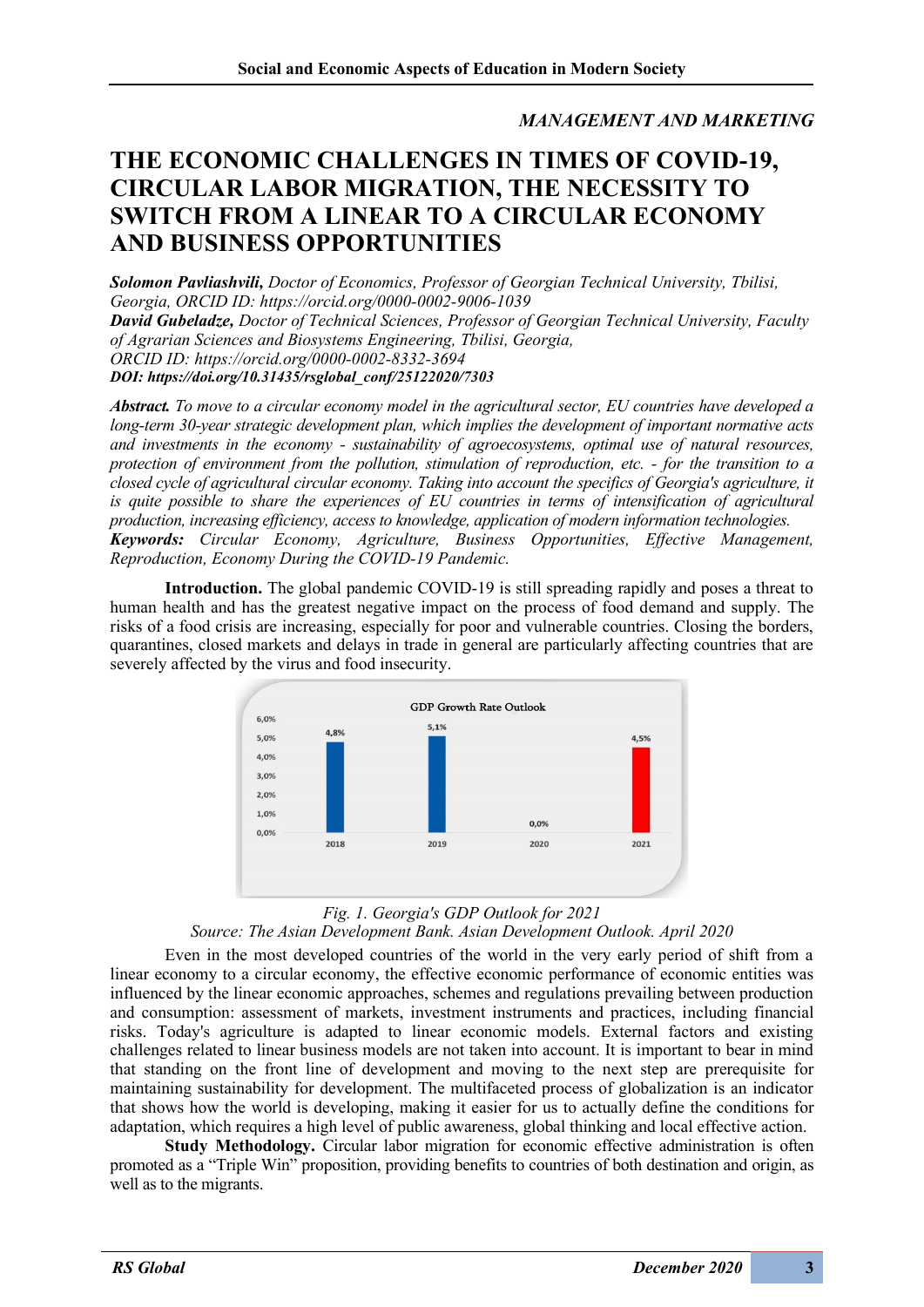The "win-win-win" argument often claimed for managed circular migration schemes relates to:

- responding to labor market needs in receiving countries without issuing permanent residence for migrants;

- without brain drain, reducing irregular migration, and benefiting from remittances, knowledge, and skills transfers;

- improving socio-economic conditions and qualifications of individual migrants. Once the benefits are in place, it is particularly interesting to understand the scale of the benefits.

It is hard to see how Georgian migrant workers act as significant deal winners in circular migration, considering the limited choice of job opportunities. Based on a detailed analysis of both Georgian and EU labor markets, service sphere and agricultural activities were identified as the primary target occupational groups for inclusion in low-paid circular migration schemes.



*Fig. 2. Circular migration of labor resources*

According to the study, the number of employees working in these areas is greater than the number of individuals who are formally qualified for these jobs. In addition, they accumulate considerable work experience and skills, and can be easily retrained to meet the requirements set by European employers. There are also some opportunities for personnel having a diploma for involvement in circular migration. Considering the prioritized target group of migrants, the same study identified the best suited EU destinations for the Georgian labor supply. These countries are Austria, Germany, Belgium, Italy, Slovakia, Slovenia, Hungary, Finland, Sweden, Poland, Malta, and Croatia. It would therefore be important for Georgia to sign bilateral agreements with these countries, making it more likely that the investments sending nations offer for the vocational training of potential migrants is not wasted. The gains of the sending country are very much dependent on the benefits received by the migrants.

The impact of circular migration on the county of origin is rather limited, given the small quotas of legal migration opportunities provided, and the small scale of circular migration programmes, if any, that is unlikely to make a substantial development impact on sending countries facing high unemployment. Georgia cooperates with countries such as Greece, Norway, Sweden, Finland, Lithuania, Spain, Portugal, Estonia, the Czech Republic, Hungary and Ireland within the framework of the bilateral agreement on circular migration. Though, even if all 16 signatories of the Mobility Partnership declaration provide an annual quota for Georgia, the number would be too small to make a significant development impact on the country and will only marginally reduce unemployment. If we take 650 as rough estimate for the quotas given by other signatory countries, similar to France, the total number of annual entries would account to 10,400. Assuming those estimated 10,400 quotas solely address the unemployed (an unrealistic scenario), only 4.2% of total unemployed could benefit from circular migration schemes. Thus, this quota would only affect a few thousand illegally working emigrants, without any further unemployment relief. For the receiving countries, circular migration schemes seem to be extremely beneficial, as the destination countries increase their economic production by filling sectoral labor market shortages with "labor without people".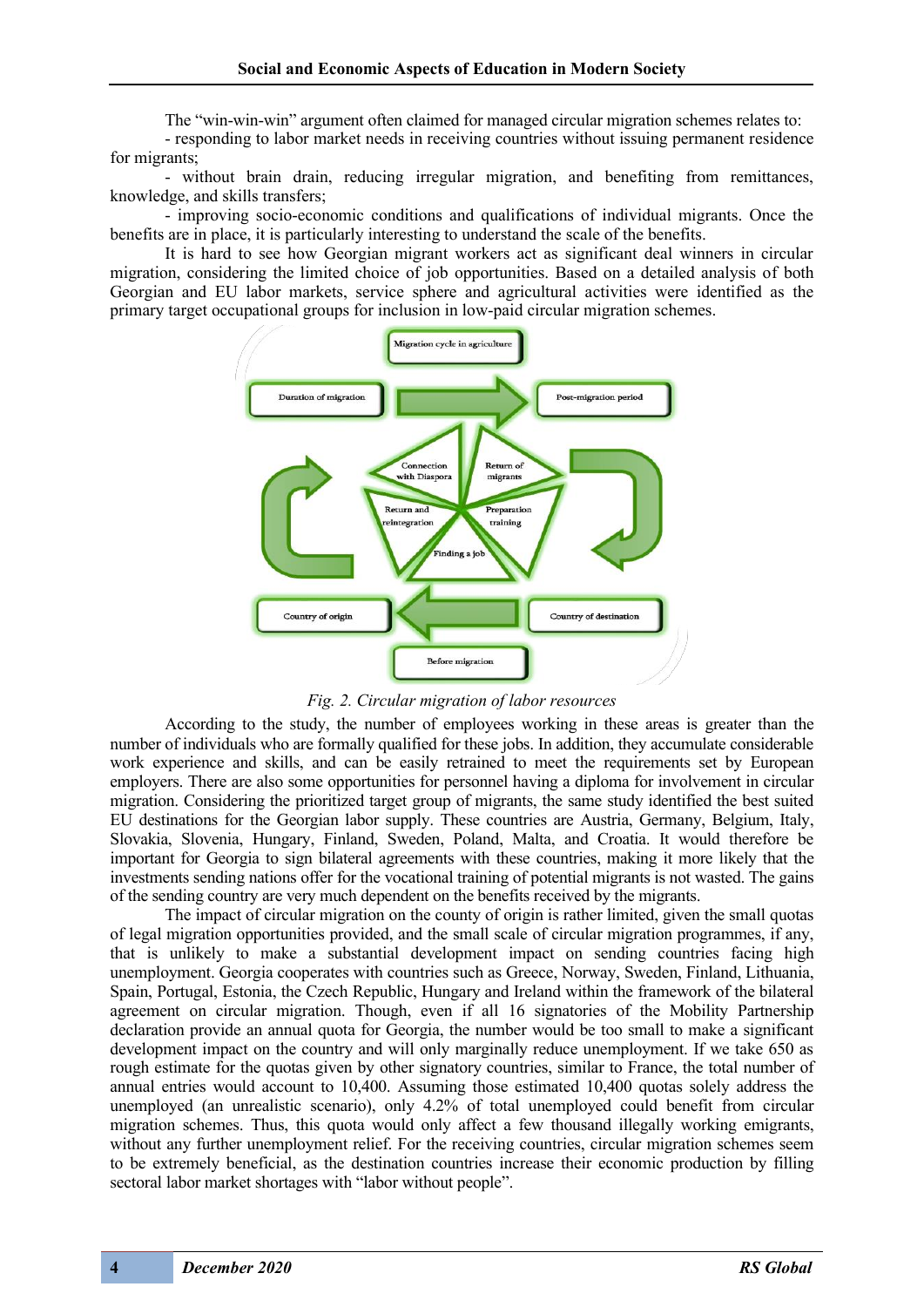Empirical studies on circular migration are scarce due to a lack of statistics. This hinders the understanding of the phenomenon and the measurement of the full costs and benefits associated with circular migration deals, which may affect the sending or host countries' capacity to make informed policy decisions. While developing circular migration schemes is a useful undertaking, the labor market relief such schemes may provide for countries of origin would be too small to truly affect an unemployment problem. Addressing high level of unemployment requires policy measures and strategies aimed at developing the economy to create more and better jobs locally. In order to maximize the benefits of circular migration for the sending country, subsequent efforts should also be taken to provide employment and reemployment opportunities for returning migrants. In many instances returned migrants can bring back improved skills and higher qualifications (gained via training and working abroad), that would benefit the local labor market.



*Fig. 3. Number (thousand people) of employees in the country in agriculture sphere Source: Data of National Statistics Office of Georgia-GEOSTAT*

**The need to switch from a linear economy to a circular economy.**



*Fig. 4. Scheme of business opportunities of linear economy and circular economy in agriculture*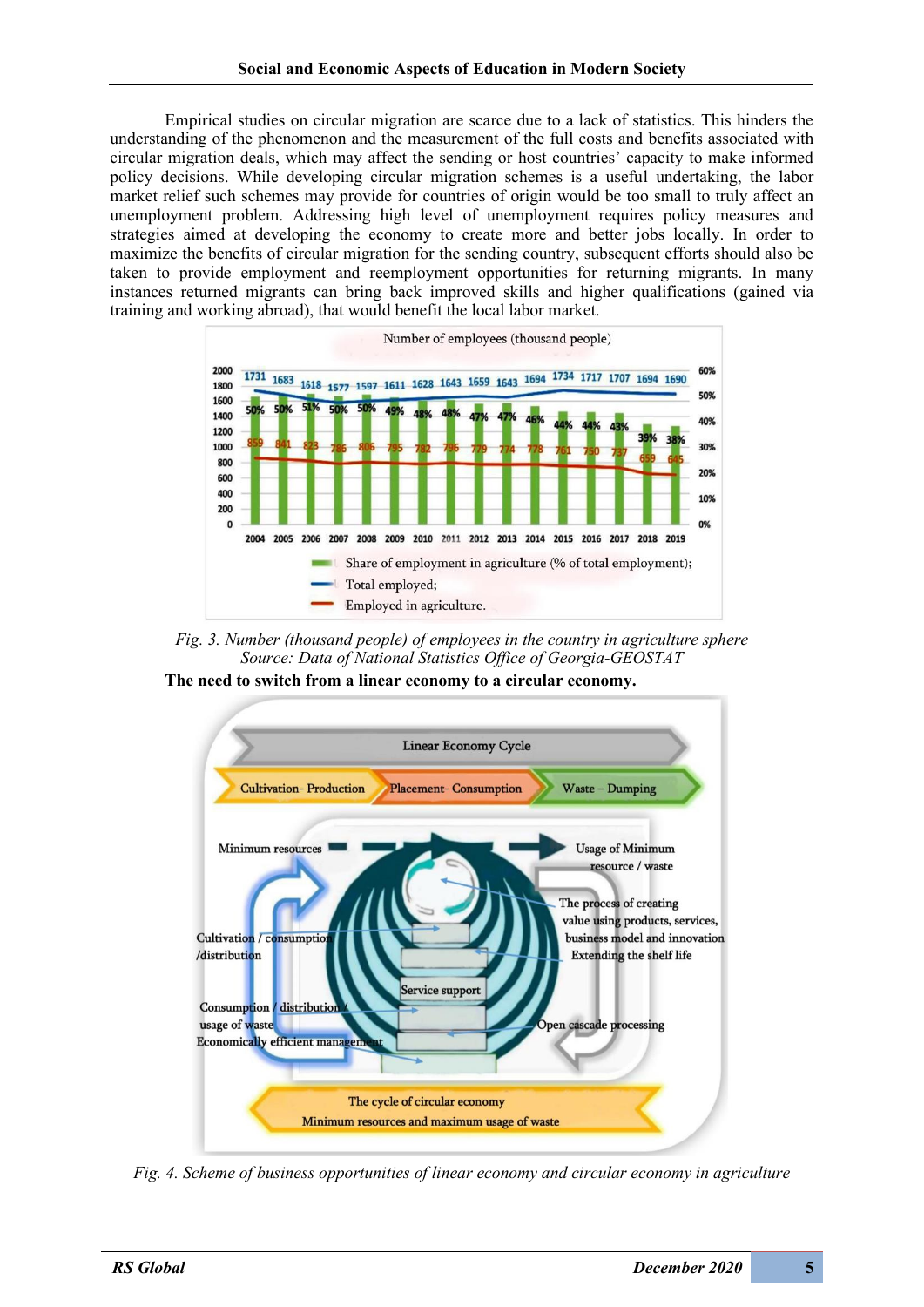## **Key Challenges.**

• Green growth and sustainable development are one of the major challenges in today's world;

• Today's agriculture is adapted to a linear economic model;

• The financial risk assessment of markets is built on a linear economy. External factors and existing challenges are not taken into account;

• The modern development requirements and move to the next level, which are precondition for maintaining sustainability, must be taken into account;

• The current economic system, the so-called the linear economy operates on the principle "take-consume-throw away" and consumes resources inefficiently.

• The resource scarcity and environmental pollution problems are becoming more acute day by day and the efficient management of limited resources and waste reduction is a significant challenge.

Effective management of agricultural business activities and shift to a circular economy, in particular, the development of concepts and business models relevant to market requirements is an alternative way to the promising development of the agricultural sector and increase the share of agriculture in the country's economy.

**Circular Economy Business Opportunities.** With effective economic management, when the organizations shift to a circular economy model, they become more sustainable and competitive:

- by identifying and effectively managing current and future impacts, risks and opportunities on the economy, which increases their viability, prevents environmental damage and provides social benefits;

- through the full application of resources and, at the same time, the reducing waste to the minimum (e.g., unused and  $\overline{\ell}$  or unnecessary raw materials are returned for productive use);

- by strengthening relationships that can be achieved through effective collaboration with the value chain;

- building trust and credibility, which requires increased accountability and transparency;

- using the principles of circular economy as a general scheme for increasing or completely changing consumer value, which is achieved by stimulating learning and innovation and allows the organization to shift to more circular and sustainable activities if this is appropriate.

**Analysis and Discussion of Results.** The experience of European countries has shown that the organizations' economically effective management has been influenced by the linear economic approaches, schemes and regulations prevailing between production and consumption, because:

- assessment of markets, investment instruments and practices, including financial risk, are adapted to linear models;

- today's production is adapted to linear economic models;

- external factors and existing challenges related to linear business models are not taken into account.

The modern development requirements and move to the next level, which are prerequisite of maintaining sustainability for development must therefore be taken into account. Herewith, we should consider that green economic growth is one of the major challenges facing the world today.

Currently dominant economic system, the so-called the linear economy operates on the principle "take-consume-throw away" and consumes resources inefficiently. As a result, the resource scarcity and environmental pollution problems are becoming more acute day by day and the efficient management of limited resources and waste reduction is a significant challenge.

Circular economy is an alternative to traditional, linear economy, where we use resources as rationally as possible, spend the optimal amount of their value in use, and then, at the end of each cycle of operation, we restore products or raw materials and give them new life.

Sustainable development goals, optimization of resource use, major economic challenges, stakeholder engagement, the risk factors are the key issues to keep in mind when switching to a circular economy.

First of all, the enterprise should determine the expediency of the transition from the existing linear economic management system to the circular economy, the involvement of stakeholders, stages of the transition to circular economy, effective economic management of the enterprise, risks and opportunities.

Auxiliary models for circular economy should also be selected, the basic principles of waste management should be substantiated and prospects for the development of tomorrow's circular cities of enterprises.

The principles of economically effective management for Georgia and the stages of transition to a circular economy should be defined taking into account the UN Sustainable Development Goals 2030 and the preconditions for the transition to the circular economy.